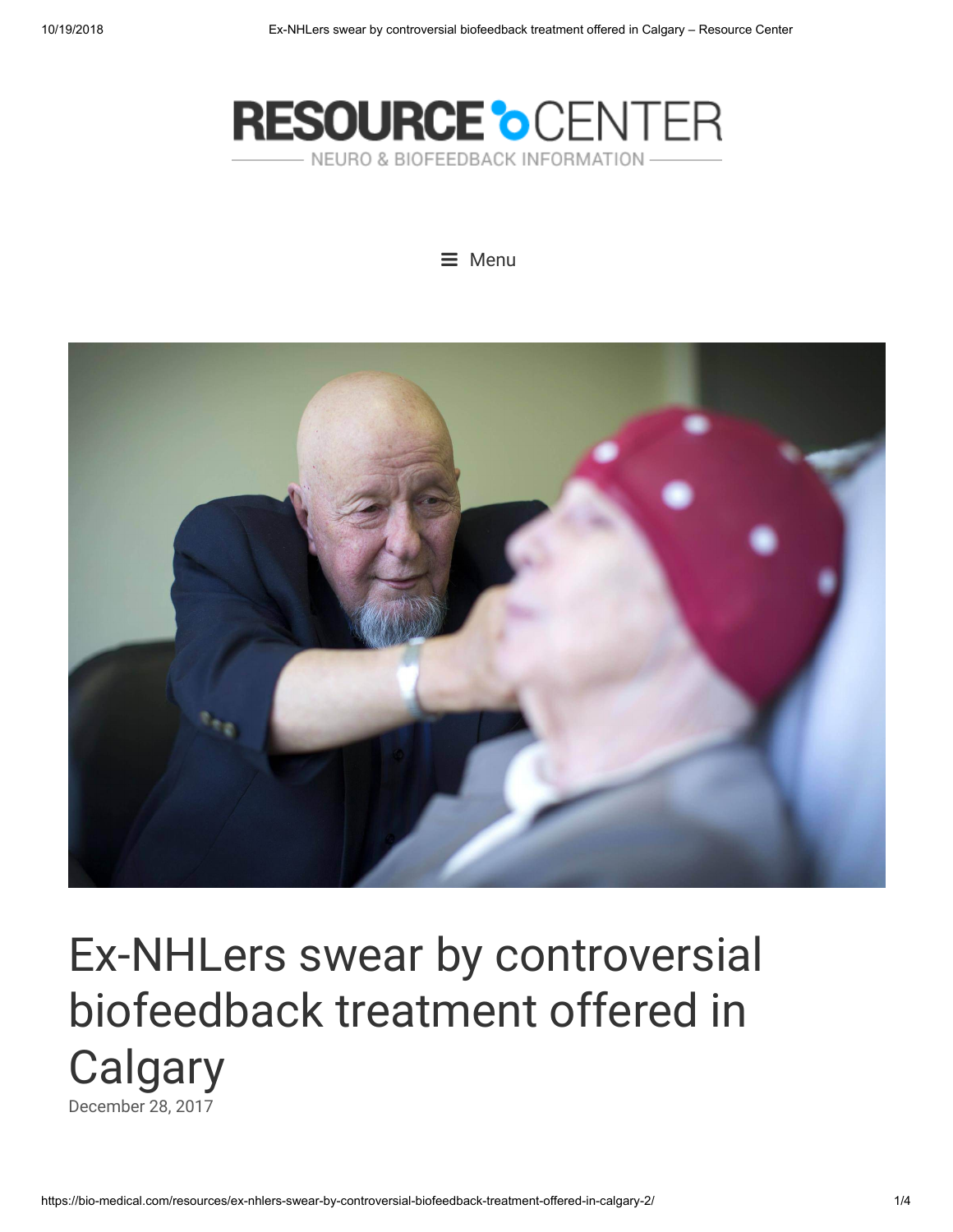10/19/2018 Ex-NHLers swear by controversial biofeedback treatment offered in Calgary – Resource Center

*"So Dennis Polonich, the former Detroit Red Wings forward who decades earlier was left broken and bloodied on the ice after being smashed in the face with an opponent's stick, ended up walking into Stuart Donaldson's Myosymmetries Clinic in Calgary – for biofeedback and psychological services.*

*Mr. Polonich may not have understood all the science and technology behind his treatment, but* this much he knows for certain: "I walked out of that office feeling more comfortable than I *was going in. I feel better. I feel happy. I'm reading again.""*

### [Read the full article at The Globe and Mail](https://www.theglobeandmail.com/news/alberta/ex-nhlers-swear-by-controversial-biofeedback-treatment-offered-in-calgary/article35197571/)

- How to [Decrease the Effects](https://bio-medical.com/resources/how-to-decrease-the-effects-of-stress-on-your-health/) of Stress on Your Health
- How I Undid Years of [Brain Trauma](https://bio-medical.com/resources/how-i-undid-years-of-brain-trauma-by-flying-a-spaceship-with-my-mind/) By Flying a Spaceship With My Mind

## Leave a Comment

Name \*

Email \*

**Website** 

Post Comment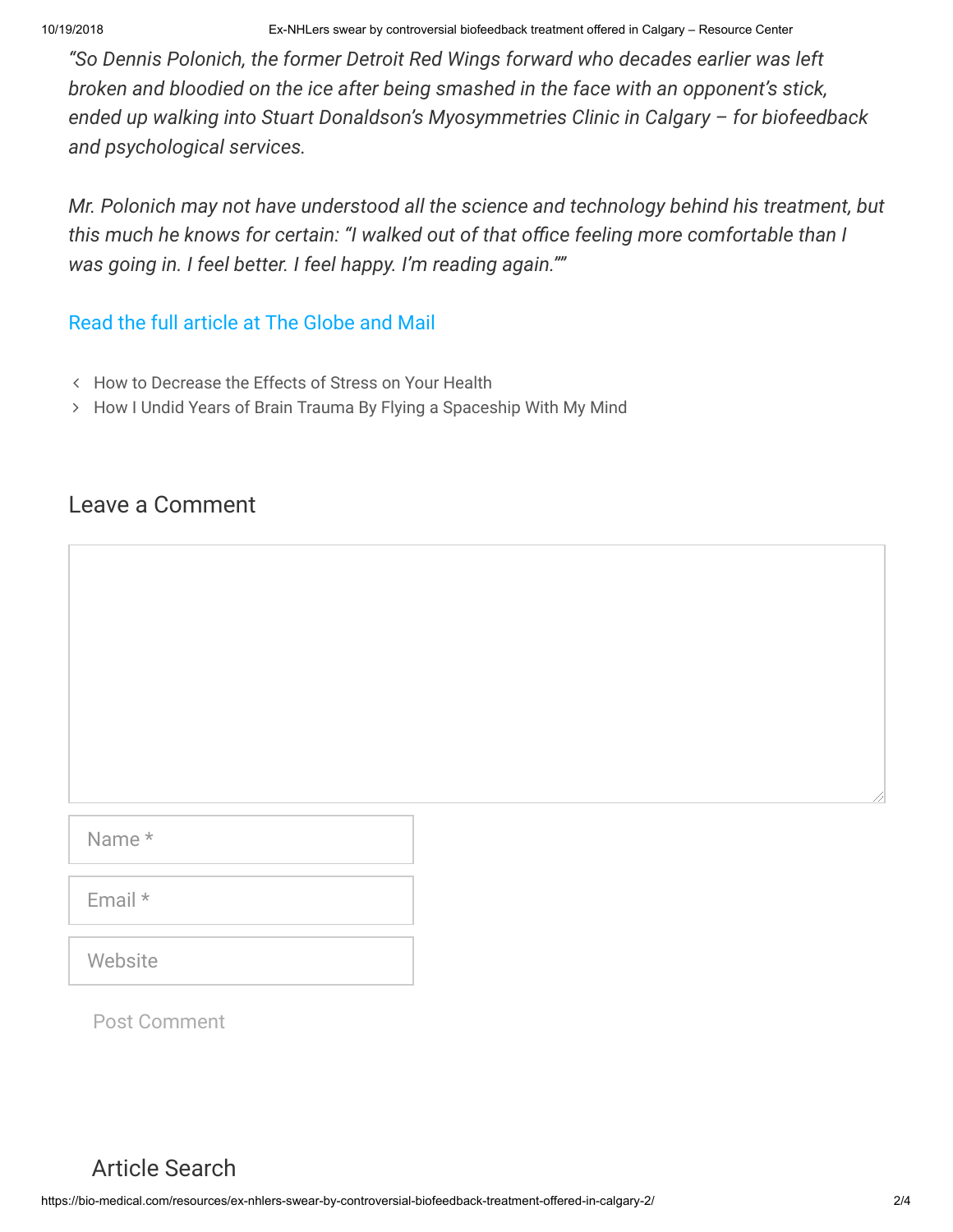Search …

## Calendar of Events

**October 26, 2018**

#### **Heart Rate Variability: Applications to Common Medical and Emotional Disorders**

8205 Montréal/Toronto Blvd. Montréal, Québec H4X 1N1

"This workshop is accredited by BCIA to provide 6 hours of accredited continuing education toward BCIA recertification and includes 2 contact hours to review 4 HRV case studies that may be applied to Biofeedback and HRV Biofeedback [Certification." Heart](http://thoughttechnology.com/index.php/workshops) Rate Variability: Applications to Common Medical and Emotional Disorders by Donald Moss, Ph.D., BCB

#### **November 2, 2018**

#### **SBCNA Conference "Biofeedback and Neurofeedback for Optimal Health and Peak Performance"**

ATLANTA, GEORGIA DoubleTree by Hilton Hotel - Buckhead

The SBCNA Annual [Conference s](http://sebiofeedback.org/2018-SBCNA-Conference)eeks to examine issues relevant to the principles and practices of training selfregulation, with special attention to biofeedback and neurofeedback.

#### **Western Association for Biofeedback & Neuroscience**

Crowne Plaza, Burlingame, CA 94010, USA WABN is seeking conference proposals for our annual conference in San Francisco. Submit a completed proposal. <https://biofeedbackneuroscience.com/annual-conference/>

Links

[qEEGsupport.com](http://qeegsupport.com/) Quantitative Electroencephalography (qEEG): Information & Discussion